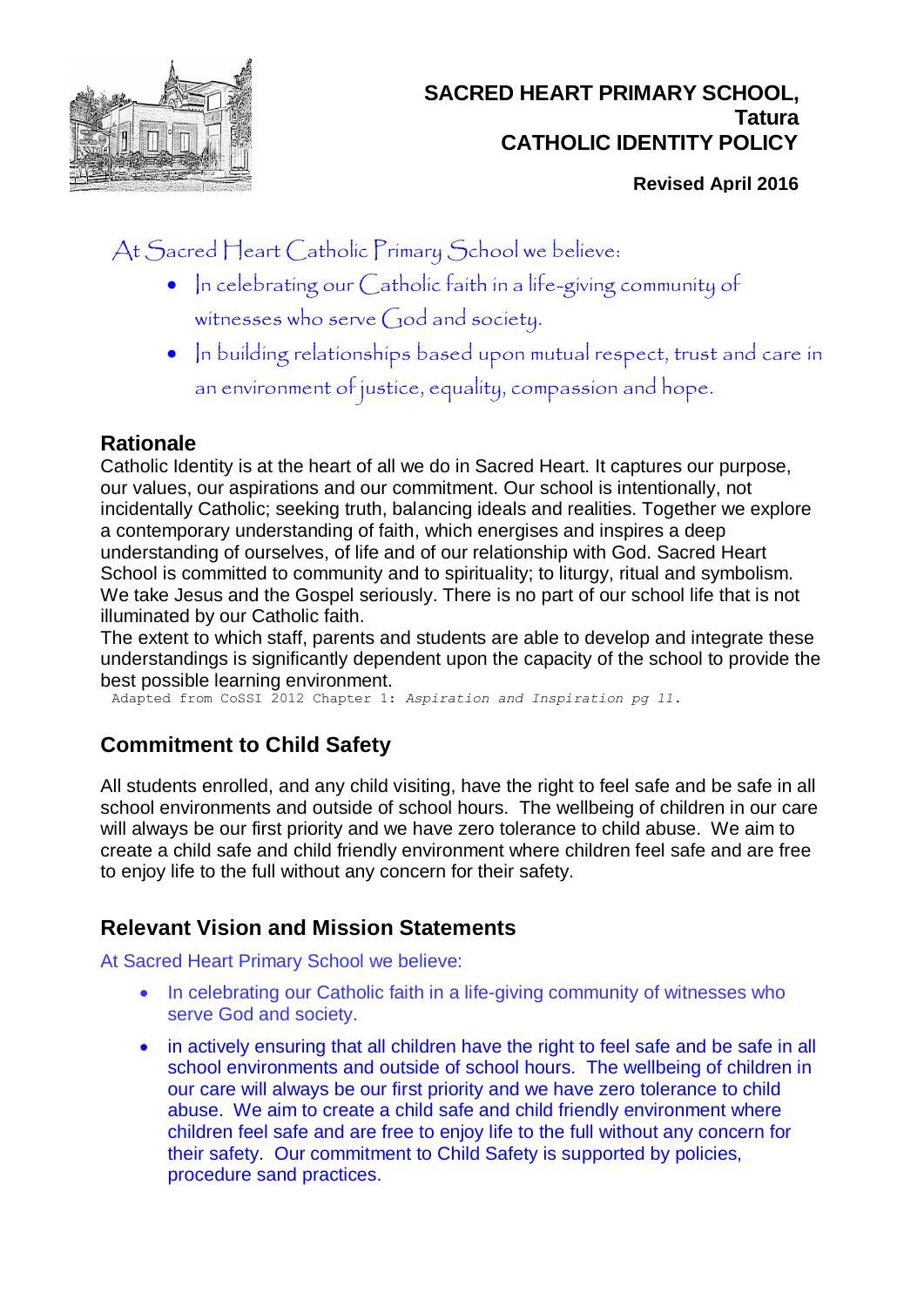• In building relationships based upon mutual respect, trust and care in an environment of justice, equality, compassion and hope.

At Sacred Heart Primary School we seek to educate students to:

- Be inspired by Christ
- Be safe and live active & healthy lives
- Have a social conscience and respect for life, self, others and the environment.

#### **Because we believe this we will:**

- o Teach explicitly, foster and model the Gospel values of Jesus Christ including reconciliation, honesty, trustworthiness, service, compassion and peace.
- o Ensure Scripture is central to our daily prayer, rituals and Religious Education units.
- o Provide opportunities to lead and participate in mission and service activities.
- o Use *Source of Life* to provide an enriching and vital R.E curriculum.

# **Guiding Principles for Catholic Identity**

The development of Sacred Heart Primary School's Catholic Identity Policy has been guided by

- *CoSSI Catholic Identity*
- *Sandhurst Values*

# **Aims**

We actively seek to inspire students, families and staff through the Catholic story so that they live justly and make a difference in the world to bring about the Reign of God. We aim for our school to be: sacramental, life-giving, faithful, just and inclusive. We have a Catholic Identity section in the Strategic School Plan each year. In line with the *Charter of Sandhurst Schools Improvement* document*,* it is our aim to ensure that Sacred Heart School offers opportunities for students, staff and parents to develop their faith. We will do this in the following ways:

### **Prayer and Liturgy**

- Children explore a range of prayer experiences, appropriate to age and faith development within the context of daily prayer, planned R E activities, liturgical celebrations and other rituals
- Christian Meditation is 'taught' and practised daily
- All classrooms and other spaces have a prominent and appropriate Prayer Focus
- All major school meetings and gatherings begin with prayer
- Opportunities for prayer and spirituality are offered to parents
- Staff prayer and discussion take place on a regular basis
- Study of Prayer through *Source of Life* curriculum units
- Class liturgies as part of some R.E Units
- Our school community gathers on a regular basis to celebrate significant liturgical and school events:
	- Whole school Mass at least once a term
	- Celebration of Sacrament of Penance once a term for children who have received the sacrament of Penance.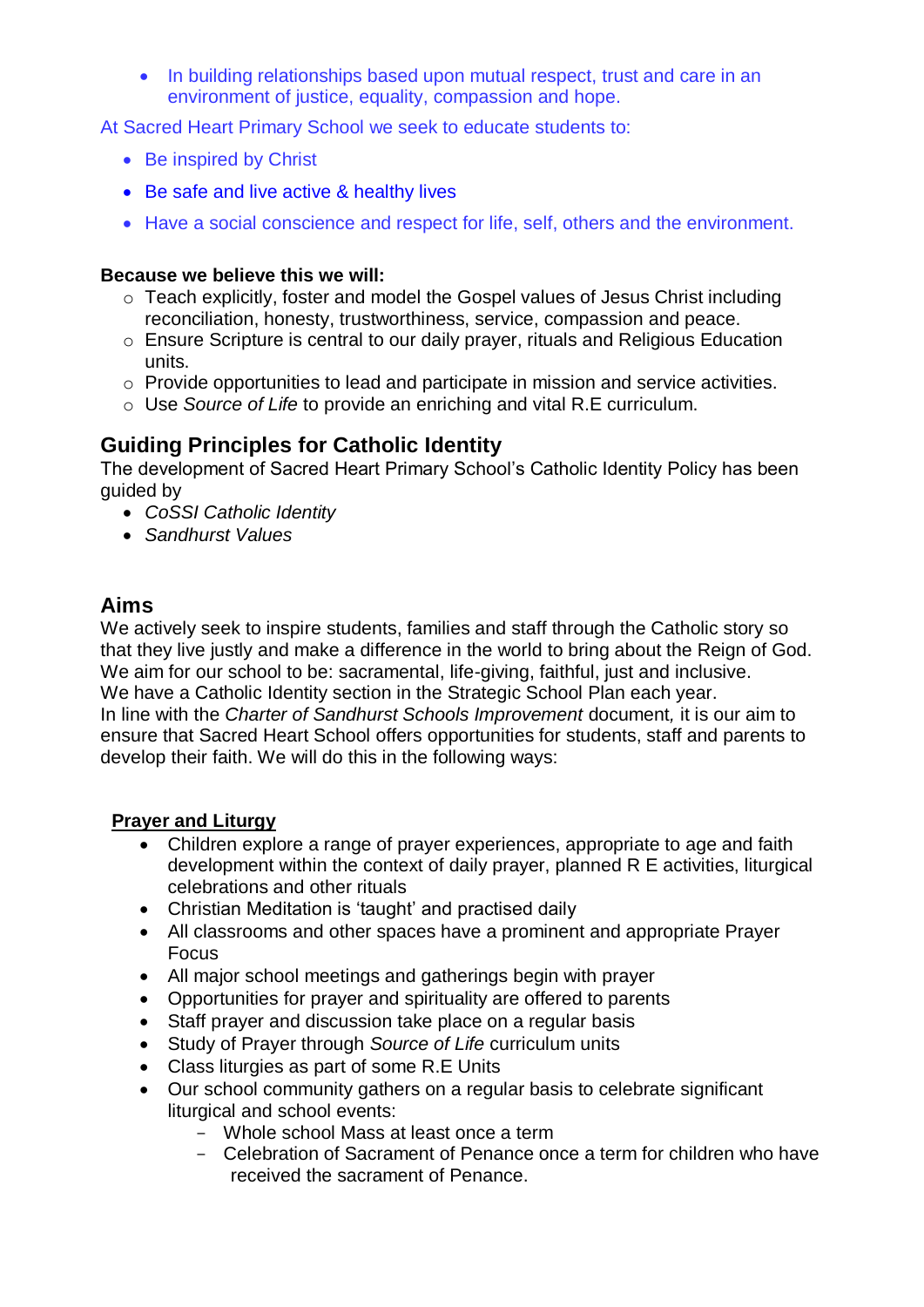Masses / Liturgies / Rituals to mark significant Feast days, liturgical seasons & other celebrations – All Saints, Easter, Pentecost, Advent, Catholic Education Week, National Reconciliation Week, Mercy Day, St Mary of the Cross etc

## **Social Justice & Outreach**

- Issues of Catholic Social Teaching are embraced within curriculum units and classrooms.
- Our Student Leadership provides opportunities to extend student involvement in local and world justice issues, including raising funds for Project Compassion, Caritas, Missions, St Vincent De Paul Society, Help Us Grow etc
- Involvement in Caritas "Just Leaders" Program

## **Staff Accreditation**

• In response to Diocesan requirements; teachers of Religious Education are accredited to teach R E or are working to achieve accreditation.

## **Christian Education for Personal Development**

• These units are covered on a bi-annual basis

## **Cross Curricular Links**

- The Christian message is paramount to all teaching in our school, as such, teaching across all curriculum areas incorporates the Gospel message and provides opportunities to emphasise the Catholic perspective at all times.
- Within the Religious Education and Integrated Curriculum Scope and Sequence classes periodically undertake integrated units which are driven by Religious Education units

### **Staff Professional Development**

- Regular sessions during staff meetings to review Catholic Identity through exploring *Catholic Identity* section of *CoSSI* document.
- Staff meeting prayer time and Catholic Identity agenda items allow for the exploration of faith issues.
- $\bullet$  Involve appropriate CEO staff in working with staff for R E planning.
- Staff members are encouraged to take part in available professional development, especially the appropriate level R. E development days.

### **Leadership & Community Partnerships**

- The school appoints a Religious Education Coordinator [REC]. The REC supports the Principal in the implementation of the Strategic Plan for Catholic Identity.
- The School Board and Staff work with the Principal and REC to implement the R E Policy and to maintain the profile of our school's Catholicity.

### **Parents**

- Parents are acknowledged as the first and foremost teachers in Faith.
- The school provides opportunities and endeavours to involve and support families in their Faith Development.
- Invitations to Liturgies and assemblies
- Sacramental Program
- Newsletter items with Catholic Identity focus
- Information regarding Catholic Identity included at Information Gatherings